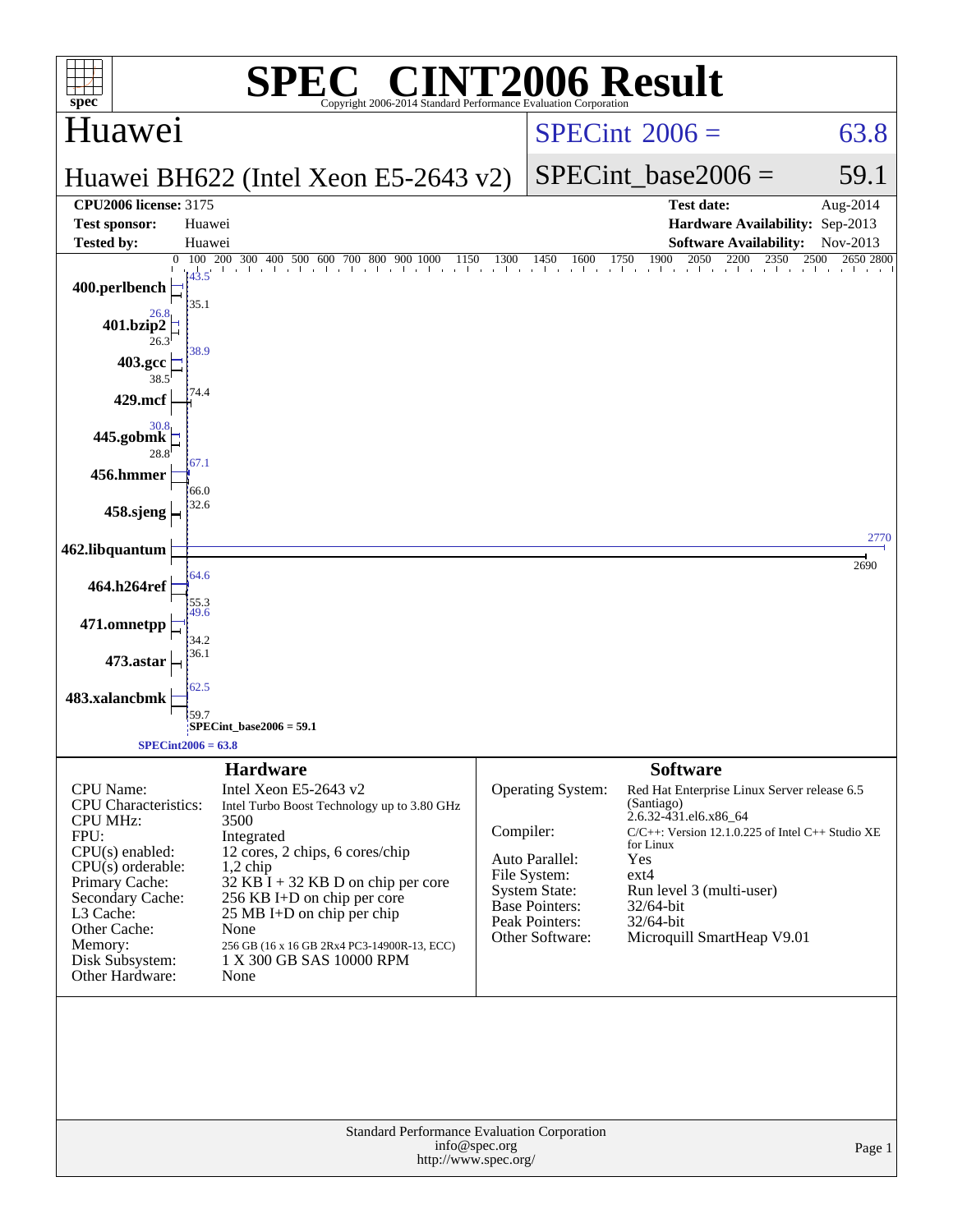

#### Huawei

### $SPECint2006 = 63.8$  $SPECint2006 = 63.8$

Huawei BH622 (Intel Xeon E5-2643 v2)

SPECint base2006 =  $59.1$ 

**[CPU2006 license:](http://www.spec.org/auto/cpu2006/Docs/result-fields.html#CPU2006license)** 3175 **[Test date:](http://www.spec.org/auto/cpu2006/Docs/result-fields.html#Testdate)** Aug-2014

**[Test sponsor:](http://www.spec.org/auto/cpu2006/Docs/result-fields.html#Testsponsor)** Huawei **[Hardware Availability:](http://www.spec.org/auto/cpu2006/Docs/result-fields.html#HardwareAvailability)** Sep-2013 **[Tested by:](http://www.spec.org/auto/cpu2006/Docs/result-fields.html#Testedby)** Huawei **[Software Availability:](http://www.spec.org/auto/cpu2006/Docs/result-fields.html#SoftwareAvailability)** Nov-2013

#### **[Results Table](http://www.spec.org/auto/cpu2006/Docs/result-fields.html#ResultsTable)**

| <b>Base</b>    |                               |                |       |                |       | <b>Peak</b>              |              |                |                                             |                |              |
|----------------|-------------------------------|----------------|-------|----------------|-------|--------------------------|--------------|----------------|---------------------------------------------|----------------|--------------|
| <b>Seconds</b> | <b>Ratio</b>                  | <b>Seconds</b> | Ratio | <b>Seconds</b> | Ratio | <b>Seconds</b>           | <b>Ratio</b> | <b>Seconds</b> | <b>Ratio</b>                                | <b>Seconds</b> | <b>Ratio</b> |
| 278            | 35.1                          | 278            | 35.1  | 278            | 35.1  | 225                      | 43.5         | 225            | 43.5                                        | 224            | 43.6         |
| 367            | 26.3                          | 367            | 26.3  | 367            | 26.3  | 360                      | 26.8         | 360            | 26.8                                        | 360            | 26.8         |
| 209            | 38.5                          | 209            | 38.5  | 209            | 38.5  | 207                      | 38.9         | 207            | 38.8                                        | 207            | 38.9         |
| 122            | 74.9                          | 123            | 74.4  | 123            | 74.2  | 122                      | 74.9         | 123            | 74.4                                        | 123            | 74.2         |
| 363            | 28.9                          | 364            | 28.8  | 364            | 28.8  | 341                      | 30.8         | 341            | 30.7                                        | 341            | 30.8         |
| 141            | 66.3                          | 141            | 66.0  | 141            | 66.0  | 139                      | 67.1         | 141            | 66.3                                        | 139            | 67.3         |
| 372            | 32.6                          | 371            | 32.6  | 371            | 32.6  | 372                      | 32.6         | 371            | 32.6                                        | 371            | 32.6         |
| 7.69           | 2700                          | 7.69           | 2690  | 7.69           | 2690  | 7.49                     | 2770         | 7.49           | 2770                                        | 7.49           | 2770         |
| 400            | 55.3                          | 400            | 55.3  | 400            | 55.3  | 343                      | 64.6         | 343            | 64.6                                        | 342            | 64.7         |
| 183            | 34.2                          | 182            | 34.3  | 183            | 34.1  | 126                      | 49.5         | 126            | 49.6                                        | 126            | 49.7         |
| 196            | 35.9                          | 194            | 36.1  | 195            | 36.1  | 196                      | 35.9         | 194            | 36.1                                        | 195            | 36.1         |
| 116            | 59.7                          | 116            | 59.7  | 116            | 59.6  | 111                      | 62.4         | 110            | 62.5                                        | <b>110</b>     | 62.5         |
|                | $\mathbf{D} \cdot \mathbf{A}$ |                |       |                |       | 2.111<br>1.3.1.<br>$-41$ |              |                | $D$ and $L$ and $L$ and $L$ and $L$ and $L$ |                |              |

Results appear in the [order in which they were run.](http://www.spec.org/auto/cpu2006/Docs/result-fields.html#RunOrder) Bold underlined text [indicates a median measurement.](http://www.spec.org/auto/cpu2006/Docs/result-fields.html#Median)

#### **[Operating System Notes](http://www.spec.org/auto/cpu2006/Docs/result-fields.html#OperatingSystemNotes)**

Stack size set to unlimited using "ulimit -s unlimited"

#### **[Platform Notes](http://www.spec.org/auto/cpu2006/Docs/result-fields.html#PlatformNotes)**

```
 BIOS configuration:
Set Power Efficiency Mode to Custom
Set Hyper-Threading to Disabled
Baseboard Management Controller used to adjust the fan speed to 100%
Sysinfo program /spec/config/sysinfo.rev6800
$Rev: 6800 $ $Date:: 2011-10-11 #$ 6f2ebdff5032aaa42e583f96b07f99d3
running on RHEL Sun Aug 10 04:25:38 2014
This section contains SUT (System Under Test) info as seen by
some common utilities. To remove or add to this section, see:
 http://www.spec.org/cpu2006/Docs/config.html#sysinfo
From /proc/cpuinfo
   model name : Intel(R) Xeon(R) CPU E5-2643 v2 @ 3.50GHz
      2 "physical id"s (chips)
      12 "processors"
   cores, siblings (Caution: counting these is hw and system dependent. The
   following excerpts from /proc/cpuinfo might not be reliable. Use with
   caution.)
      cpu cores : 6
      siblings : 6
      physical 0: cores 2 3 4 8 9 10
      physical 1: cores 2 3 4 8 9 10
                                  Continued on next page
```
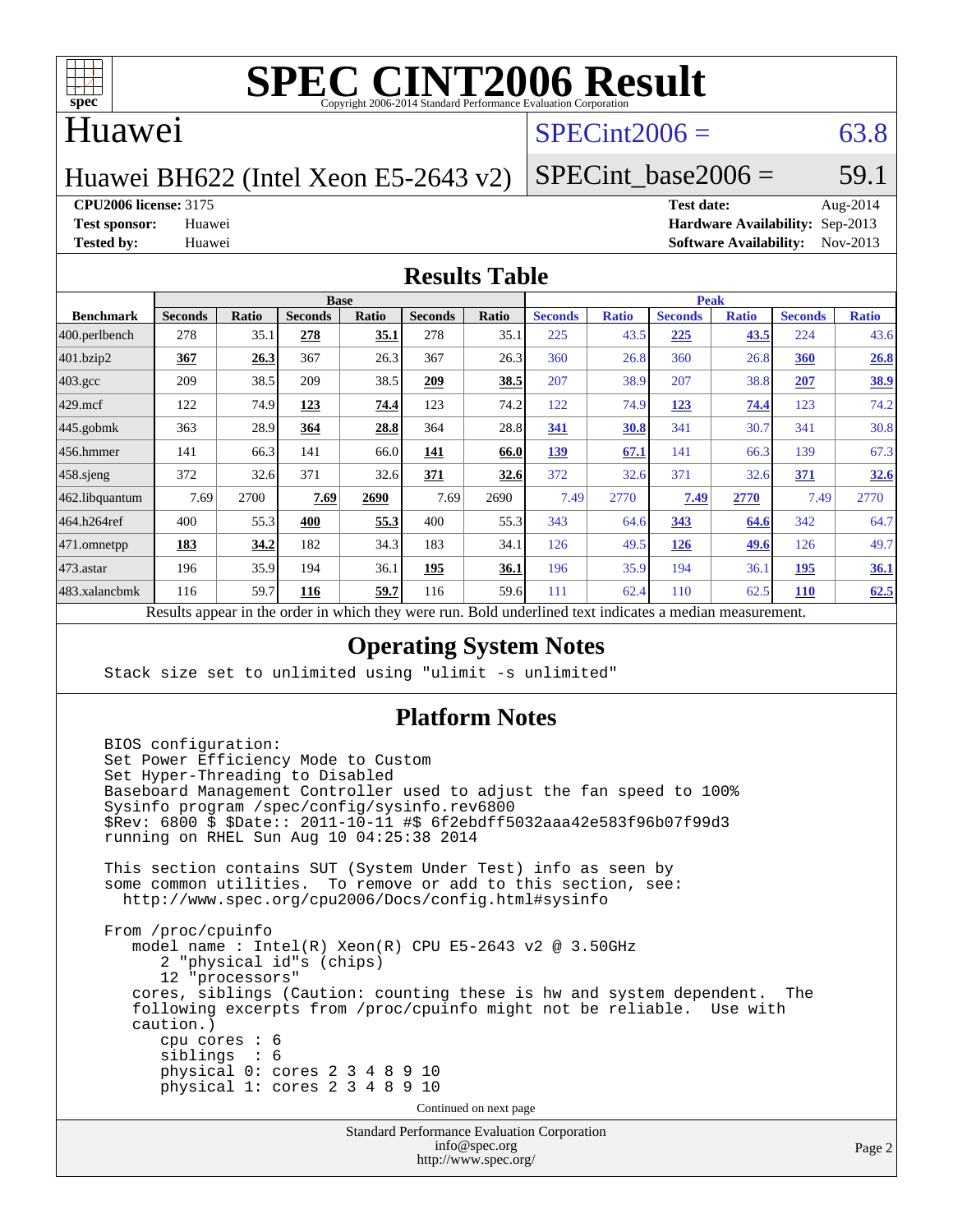

#### Huawei

 $SPECint2006 = 63.8$  $SPECint2006 = 63.8$ 

Huawei BH622 (Intel Xeon E5-2643 v2)

SPECint base2006 =  $59.1$ 

| <b>Test sponsor:</b> | Huawei |
|----------------------|--------|
| <b>Tested by:</b>    | Huawei |

**[CPU2006 license:](http://www.spec.org/auto/cpu2006/Docs/result-fields.html#CPU2006license)** 3175 **[Test date:](http://www.spec.org/auto/cpu2006/Docs/result-fields.html#Testdate)** Aug-2014 **[Hardware Availability:](http://www.spec.org/auto/cpu2006/Docs/result-fields.html#HardwareAvailability)** Sep-2013 **[Software Availability:](http://www.spec.org/auto/cpu2006/Docs/result-fields.html#SoftwareAvailability)** Nov-2013

#### **[Platform Notes \(Continued\)](http://www.spec.org/auto/cpu2006/Docs/result-fields.html#PlatformNotes)**

cache size : 25600 KB

 From /proc/meminfo MemTotal: 264478184 kB HugePages\_Total: 0<br>Hugepagesize: 2048 kB Hugepagesize:

 /usr/bin/lsb\_release -d Red Hat Enterprise Linux Server release 6.5 (Santiago)

From /etc/\*release\* /etc/\*version\*

 redhat-release: Red Hat Enterprise Linux Server release 6.5 (Santiago) system-release: Red Hat Enterprise Linux Server release 6.5 (Santiago) system-release-cpe: cpe:/o:redhat:enterprise\_linux:6server:ga:server

uname -a:

 Linux RHEL 2.6.32-431.el6.x86\_64 #1 SMP Sun Nov 10 22:19:54 EST 2013 x86\_64 x86\_64 x86\_64 GNU/Linux

run-level 3 Aug 7 20:44

SPEC is set to: /spec<br>Filesystem Type Type Size Used Avail Use% Mounted on<br>ext4 265G 20G 232G 8% / /dev/sda2 ext4 265G 20G 232G 8% /

 Additional information from dmidecode: Memory: 2x Hynix HMT42GR7AFR4C-RD 16 GB 1867 MHz 2 rank 8x Samsung M393B2G70DB0-CMA 16 GB 1867 MHz 2 rank 6x Samsung M393B2G70QH0-CMA 16 GB 1867 MHz 2 rank

(End of data from sysinfo program)

#### **[General Notes](http://www.spec.org/auto/cpu2006/Docs/result-fields.html#GeneralNotes)**

Environment variables set by runspec before the start of the run: KMP\_AFFINITY = "granularity=fine,compact,0,1" LD\_LIBRARY\_PATH = "/spec/libs/32:/spec/libs/64" OMP\_NUM\_THREADS = "12"

 Binaries compiled on a system with 2 x Xeon X5645 CPU + 16GB memory using RHEL 6.1 Transparent Huge Pages enabled with: echo always > /sys/kernel/mm/redhat\_transparent\_hugepage/enabled

## **[Base Compiler Invocation](http://www.spec.org/auto/cpu2006/Docs/result-fields.html#BaseCompilerInvocation)**

[C benchmarks](http://www.spec.org/auto/cpu2006/Docs/result-fields.html#Cbenchmarks): [icc -m64](http://www.spec.org/cpu2006/results/res2014q3/cpu2006-20140820-30979.flags.html#user_CCbase_intel_icc_64bit_f346026e86af2a669e726fe758c88044)

Continued on next page

Standard Performance Evaluation Corporation [info@spec.org](mailto:info@spec.org) <http://www.spec.org/>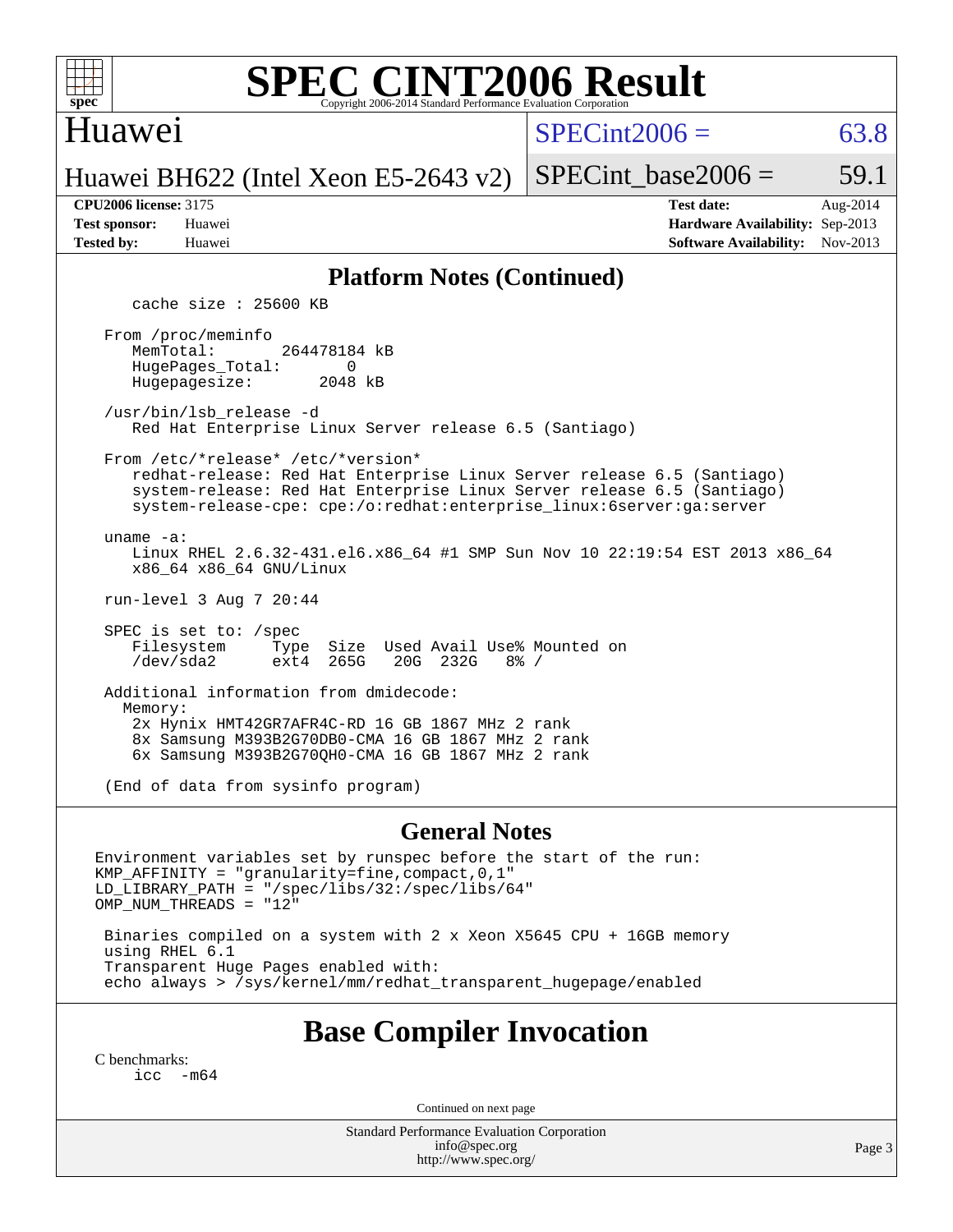| <b>SPEC CINT2006 Result</b><br>spec <sup>®</sup><br>Copyright 2006-2014 Standard Performance Evaluation Corporation                                                                                                                                                                                                                                                                                                                       |                                                                                                               |
|-------------------------------------------------------------------------------------------------------------------------------------------------------------------------------------------------------------------------------------------------------------------------------------------------------------------------------------------------------------------------------------------------------------------------------------------|---------------------------------------------------------------------------------------------------------------|
| Huawei                                                                                                                                                                                                                                                                                                                                                                                                                                    | $SPECint2006 =$<br>63.8                                                                                       |
| Huawei BH622 (Intel Xeon E5-2643 v2)                                                                                                                                                                                                                                                                                                                                                                                                      | SPECint base2006 $=$<br>59.1                                                                                  |
| <b>CPU2006 license: 3175</b><br><b>Test sponsor:</b><br>Huawei<br><b>Tested by:</b><br>Huawei                                                                                                                                                                                                                                                                                                                                             | <b>Test date:</b><br>Aug-2014<br>Hardware Availability: Sep-2013<br><b>Software Availability:</b><br>Nov-2013 |
| <b>Base Compiler Invocation (Continued)</b>                                                                                                                                                                                                                                                                                                                                                                                               |                                                                                                               |
| $C_{++}$ benchmarks:<br>icpc -m64                                                                                                                                                                                                                                                                                                                                                                                                         |                                                                                                               |
| <b>Base Portability Flags</b>                                                                                                                                                                                                                                                                                                                                                                                                             |                                                                                                               |
| 400.perlbench: -DSPEC_CPU_LP64 -DSPEC_CPU_LINUX_X64<br>401.bzip2: -DSPEC_CPU_LP64<br>403.gcc: -DSPEC_CPU_LP64<br>429.mcf: -DSPEC_CPU_LP64<br>445.gobmk: -DSPEC_CPU_LP64<br>456.hmmer: - DSPEC_CPU_LP64<br>458.sjeng: -DSPEC_CPU_LP64<br>462.libquantum: -DSPEC_CPU_LP64 -DSPEC_CPU_LINUX<br>464.h264ref: -DSPEC_CPU_LP64<br>471.omnetpp: -DSPEC_CPU_LP64<br>473.astar: -DSPEC CPU LP64<br>483.xalancbmk: -DSPEC_CPU_LP64 -DSPEC_CPU_LINUX |                                                                                                               |
| <b>Base Optimization Flags</b><br>C benchmarks:<br>-xSSE4.2 -ipo -03 -no-prec-div -parallel -opt-prefetch -auto-p32<br>$C_{++}$ benchmarks:<br>-xSSE4.2 -ipo -03 -no-prec-div -opt-prefetch -auto-p32<br>-Wl,-z,muldets -L/smartheap -Ismartheap64                                                                                                                                                                                        |                                                                                                               |
| <b>Base Other Flags</b>                                                                                                                                                                                                                                                                                                                                                                                                                   |                                                                                                               |
| C benchmarks:                                                                                                                                                                                                                                                                                                                                                                                                                             |                                                                                                               |
| 403.gcc: -Dalloca=_alloca                                                                                                                                                                                                                                                                                                                                                                                                                 |                                                                                                               |
| <b>Peak Compiler Invocation</b><br>C benchmarks (except as noted below):<br>$-m64$<br>icc<br>400.perlbench: icc -m32<br>445.gobmk: $\text{icc}$ -m32                                                                                                                                                                                                                                                                                      |                                                                                                               |
| Continued on next page<br>Standard Performance Evaluation Corporation                                                                                                                                                                                                                                                                                                                                                                     |                                                                                                               |
| info@spec.org<br>http://www.spec.org/                                                                                                                                                                                                                                                                                                                                                                                                     | Page 4                                                                                                        |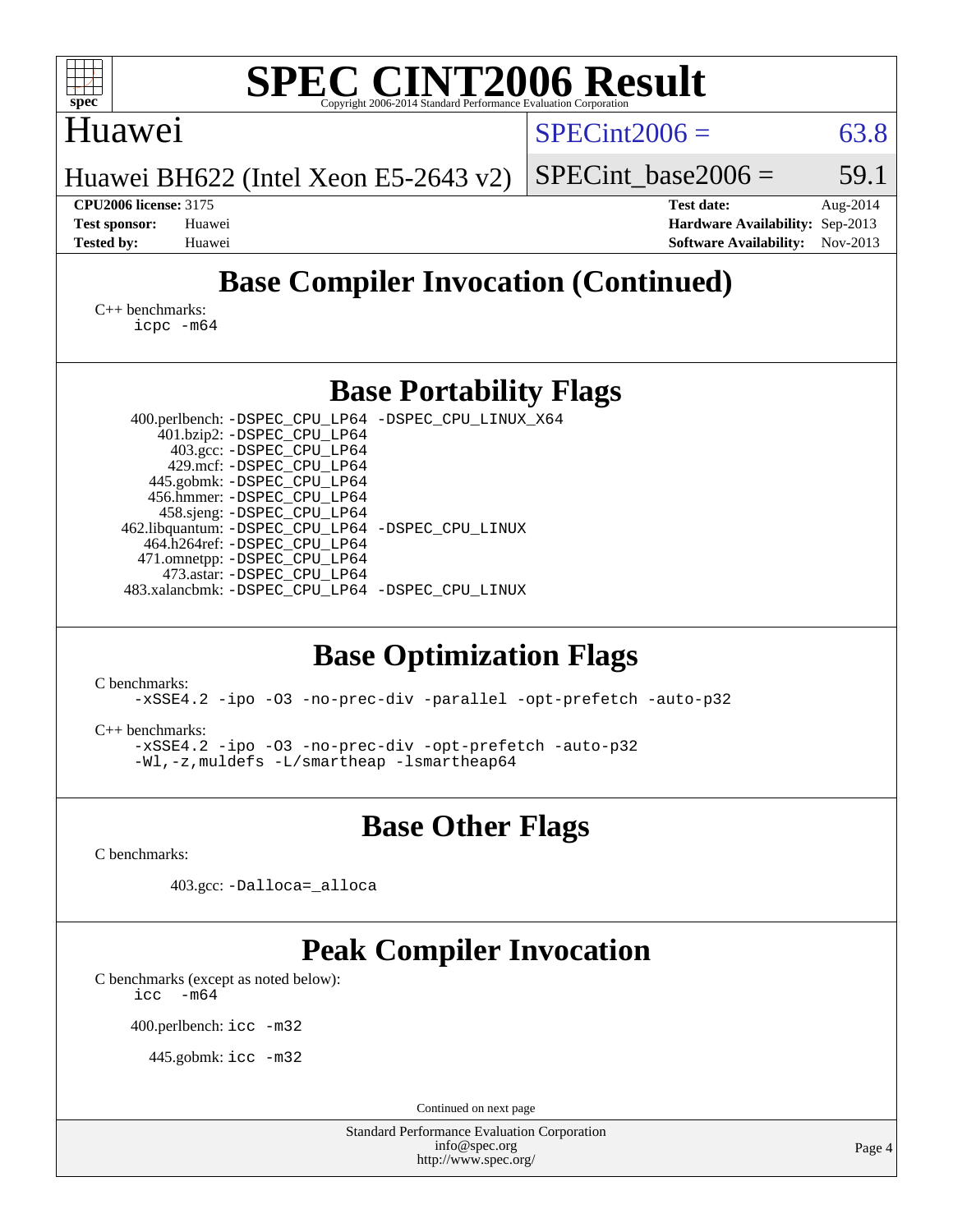

### Huawei

 $SPECint2006 = 63.8$  $SPECint2006 = 63.8$ 

Huawei BH622 (Intel Xeon E5-2643 v2)

**[CPU2006 license:](http://www.spec.org/auto/cpu2006/Docs/result-fields.html#CPU2006license)** 3175 **[Test date:](http://www.spec.org/auto/cpu2006/Docs/result-fields.html#Testdate)** Aug-2014 **[Test sponsor:](http://www.spec.org/auto/cpu2006/Docs/result-fields.html#Testsponsor)** Huawei **[Hardware Availability:](http://www.spec.org/auto/cpu2006/Docs/result-fields.html#HardwareAvailability)** Sep-2013 **[Tested by:](http://www.spec.org/auto/cpu2006/Docs/result-fields.html#Testedby)** Huawei **[Software Availability:](http://www.spec.org/auto/cpu2006/Docs/result-fields.html#SoftwareAvailability)** Nov-2013

SPECint base2006 =  $59.1$ 

# **[Peak Compiler Invocation \(Continued\)](http://www.spec.org/auto/cpu2006/Docs/result-fields.html#PeakCompilerInvocation)**

464.h264ref: [icc -m32](http://www.spec.org/cpu2006/results/res2014q3/cpu2006-20140820-30979.flags.html#user_peakCCLD464_h264ref_intel_icc_a6a621f8d50482236b970c6ac5f55f93)

[C++ benchmarks \(except as noted below\):](http://www.spec.org/auto/cpu2006/Docs/result-fields.html#CXXbenchmarksexceptasnotedbelow) [icpc -m32](http://www.spec.org/cpu2006/results/res2014q3/cpu2006-20140820-30979.flags.html#user_CXXpeak_intel_icpc_4e5a5ef1a53fd332b3c49e69c3330699)

473.astar: [icpc -m64](http://www.spec.org/cpu2006/results/res2014q3/cpu2006-20140820-30979.flags.html#user_peakCXXLD473_astar_intel_icpc_64bit_fc66a5337ce925472a5c54ad6a0de310)

## **[Peak Portability Flags](http://www.spec.org/auto/cpu2006/Docs/result-fields.html#PeakPortabilityFlags)**

 400.perlbench: [-DSPEC\\_CPU\\_LINUX\\_IA32](http://www.spec.org/cpu2006/results/res2014q3/cpu2006-20140820-30979.flags.html#b400.perlbench_peakCPORTABILITY_DSPEC_CPU_LINUX_IA32) 401.bzip2: [-DSPEC\\_CPU\\_LP64](http://www.spec.org/cpu2006/results/res2014q3/cpu2006-20140820-30979.flags.html#suite_peakPORTABILITY401_bzip2_DSPEC_CPU_LP64) 403.gcc: [-DSPEC\\_CPU\\_LP64](http://www.spec.org/cpu2006/results/res2014q3/cpu2006-20140820-30979.flags.html#suite_peakPORTABILITY403_gcc_DSPEC_CPU_LP64) 429.mcf: [-DSPEC\\_CPU\\_LP64](http://www.spec.org/cpu2006/results/res2014q3/cpu2006-20140820-30979.flags.html#suite_peakPORTABILITY429_mcf_DSPEC_CPU_LP64) 456.hmmer: [-DSPEC\\_CPU\\_LP64](http://www.spec.org/cpu2006/results/res2014q3/cpu2006-20140820-30979.flags.html#suite_peakPORTABILITY456_hmmer_DSPEC_CPU_LP64) 458.sjeng: [-DSPEC\\_CPU\\_LP64](http://www.spec.org/cpu2006/results/res2014q3/cpu2006-20140820-30979.flags.html#suite_peakPORTABILITY458_sjeng_DSPEC_CPU_LP64) 462.libquantum: [-DSPEC\\_CPU\\_LP64](http://www.spec.org/cpu2006/results/res2014q3/cpu2006-20140820-30979.flags.html#suite_peakPORTABILITY462_libquantum_DSPEC_CPU_LP64) [-DSPEC\\_CPU\\_LINUX](http://www.spec.org/cpu2006/results/res2014q3/cpu2006-20140820-30979.flags.html#b462.libquantum_peakCPORTABILITY_DSPEC_CPU_LINUX) 473.astar: [-DSPEC\\_CPU\\_LP64](http://www.spec.org/cpu2006/results/res2014q3/cpu2006-20140820-30979.flags.html#suite_peakPORTABILITY473_astar_DSPEC_CPU_LP64) 483.xalancbmk: [-DSPEC\\_CPU\\_LINUX](http://www.spec.org/cpu2006/results/res2014q3/cpu2006-20140820-30979.flags.html#b483.xalancbmk_peakCXXPORTABILITY_DSPEC_CPU_LINUX)

## **[Peak Optimization Flags](http://www.spec.org/auto/cpu2006/Docs/result-fields.html#PeakOptimizationFlags)**

[C benchmarks](http://www.spec.org/auto/cpu2006/Docs/result-fields.html#Cbenchmarks):

 $400.$ perlbench:  $-xSSE4$ .  $2(pass 2)$  -prof-qen(pass 1) [-ipo](http://www.spec.org/cpu2006/results/res2014q3/cpu2006-20140820-30979.flags.html#user_peakPASS2_CFLAGSPASS2_LDCFLAGS400_perlbench_f-ipo)(pass 2) [-O3](http://www.spec.org/cpu2006/results/res2014q3/cpu2006-20140820-30979.flags.html#user_peakPASS2_CFLAGSPASS2_LDCFLAGS400_perlbench_f-O3)(pass 2) [-no-prec-div](http://www.spec.org/cpu2006/results/res2014q3/cpu2006-20140820-30979.flags.html#user_peakPASS2_CFLAGSPASS2_LDCFLAGS400_perlbench_f-no-prec-div)(pass 2) [-prof-use](http://www.spec.org/cpu2006/results/res2014q3/cpu2006-20140820-30979.flags.html#user_peakPASS2_CFLAGSPASS2_LDCFLAGS400_perlbench_prof_use_bccf7792157ff70d64e32fe3e1250b55)(pass 2) [-opt-prefetch](http://www.spec.org/cpu2006/results/res2014q3/cpu2006-20140820-30979.flags.html#user_peakCOPTIMIZE400_perlbench_f-opt-prefetch) [-ansi-alias](http://www.spec.org/cpu2006/results/res2014q3/cpu2006-20140820-30979.flags.html#user_peakCOPTIMIZE400_perlbench_f-ansi-alias) 401.bzip2: [-xSSE4.2](http://www.spec.org/cpu2006/results/res2014q3/cpu2006-20140820-30979.flags.html#user_peakPASS2_CFLAGSPASS2_LDCFLAGS401_bzip2_f-xSSE42_f91528193cf0b216347adb8b939d4107)(pass 2) [-prof-gen](http://www.spec.org/cpu2006/results/res2014q3/cpu2006-20140820-30979.flags.html#user_peakPASS1_CFLAGSPASS1_LDCFLAGS401_bzip2_prof_gen_e43856698f6ca7b7e442dfd80e94a8fc)(pass 1) [-ipo](http://www.spec.org/cpu2006/results/res2014q3/cpu2006-20140820-30979.flags.html#user_peakPASS2_CFLAGSPASS2_LDCFLAGS401_bzip2_f-ipo)(pass 2) [-O3](http://www.spec.org/cpu2006/results/res2014q3/cpu2006-20140820-30979.flags.html#user_peakPASS2_CFLAGSPASS2_LDCFLAGS401_bzip2_f-O3)(pass 2) [-no-prec-div](http://www.spec.org/cpu2006/results/res2014q3/cpu2006-20140820-30979.flags.html#user_peakCOPTIMIZEPASS2_CFLAGSPASS2_LDCFLAGS401_bzip2_f-no-prec-div) [-prof-use](http://www.spec.org/cpu2006/results/res2014q3/cpu2006-20140820-30979.flags.html#user_peakPASS2_CFLAGSPASS2_LDCFLAGS401_bzip2_prof_use_bccf7792157ff70d64e32fe3e1250b55)(pass 2) [-auto-ilp32](http://www.spec.org/cpu2006/results/res2014q3/cpu2006-20140820-30979.flags.html#user_peakCOPTIMIZE401_bzip2_f-auto-ilp32) [-opt-prefetch](http://www.spec.org/cpu2006/results/res2014q3/cpu2006-20140820-30979.flags.html#user_peakCOPTIMIZE401_bzip2_f-opt-prefetch) [-ansi-alias](http://www.spec.org/cpu2006/results/res2014q3/cpu2006-20140820-30979.flags.html#user_peakCOPTIMIZE401_bzip2_f-ansi-alias) 403.gcc: [-xAVX](http://www.spec.org/cpu2006/results/res2014q3/cpu2006-20140820-30979.flags.html#user_peakCOPTIMIZE403_gcc_f-xAVX) [-ipo](http://www.spec.org/cpu2006/results/res2014q3/cpu2006-20140820-30979.flags.html#user_peakCOPTIMIZE403_gcc_f-ipo) [-O3](http://www.spec.org/cpu2006/results/res2014q3/cpu2006-20140820-30979.flags.html#user_peakCOPTIMIZE403_gcc_f-O3) [-no-prec-div](http://www.spec.org/cpu2006/results/res2014q3/cpu2006-20140820-30979.flags.html#user_peakCOPTIMIZE403_gcc_f-no-prec-div) [-inline-calloc](http://www.spec.org/cpu2006/results/res2014q3/cpu2006-20140820-30979.flags.html#user_peakCOPTIMIZE403_gcc_f-inline-calloc) [-opt-malloc-options=3](http://www.spec.org/cpu2006/results/res2014q3/cpu2006-20140820-30979.flags.html#user_peakCOPTIMIZE403_gcc_f-opt-malloc-options_13ab9b803cf986b4ee62f0a5998c2238) [-auto-ilp32](http://www.spec.org/cpu2006/results/res2014q3/cpu2006-20140820-30979.flags.html#user_peakCOPTIMIZE403_gcc_f-auto-ilp32)  $429$ .mcf: basepeak = yes 445.gobmk: [-xSSE4.2](http://www.spec.org/cpu2006/results/res2014q3/cpu2006-20140820-30979.flags.html#user_peakPASS2_CFLAGSPASS2_LDCFLAGS445_gobmk_f-xSSE42_f91528193cf0b216347adb8b939d4107)(pass 2) [-prof-gen](http://www.spec.org/cpu2006/results/res2014q3/cpu2006-20140820-30979.flags.html#user_peakPASS1_CFLAGSPASS1_LDCFLAGS445_gobmk_prof_gen_e43856698f6ca7b7e442dfd80e94a8fc)(pass 1) [-prof-use](http://www.spec.org/cpu2006/results/res2014q3/cpu2006-20140820-30979.flags.html#user_peakPASS2_CFLAGSPASS2_LDCFLAGS445_gobmk_prof_use_bccf7792157ff70d64e32fe3e1250b55)(pass 2) [-ansi-alias](http://www.spec.org/cpu2006/results/res2014q3/cpu2006-20140820-30979.flags.html#user_peakCOPTIMIZE445_gobmk_f-ansi-alias) 456.hmmer: [-xSSE4.2](http://www.spec.org/cpu2006/results/res2014q3/cpu2006-20140820-30979.flags.html#user_peakCOPTIMIZE456_hmmer_f-xSSE42_f91528193cf0b216347adb8b939d4107) [-ipo](http://www.spec.org/cpu2006/results/res2014q3/cpu2006-20140820-30979.flags.html#user_peakCOPTIMIZE456_hmmer_f-ipo) [-O3](http://www.spec.org/cpu2006/results/res2014q3/cpu2006-20140820-30979.flags.html#user_peakCOPTIMIZE456_hmmer_f-O3) [-no-prec-div](http://www.spec.org/cpu2006/results/res2014q3/cpu2006-20140820-30979.flags.html#user_peakCOPTIMIZE456_hmmer_f-no-prec-div) [-unroll2](http://www.spec.org/cpu2006/results/res2014q3/cpu2006-20140820-30979.flags.html#user_peakCOPTIMIZE456_hmmer_f-unroll_784dae83bebfb236979b41d2422d7ec2) [-auto-ilp32](http://www.spec.org/cpu2006/results/res2014q3/cpu2006-20140820-30979.flags.html#user_peakCOPTIMIZE456_hmmer_f-auto-ilp32) [-ansi-alias](http://www.spec.org/cpu2006/results/res2014q3/cpu2006-20140820-30979.flags.html#user_peakCOPTIMIZE456_hmmer_f-ansi-alias) 458.sjeng: basepeak = yes 462.libquantum: [-xAVX](http://www.spec.org/cpu2006/results/res2014q3/cpu2006-20140820-30979.flags.html#user_peakCOPTIMIZE462_libquantum_f-xAVX) [-ipo](http://www.spec.org/cpu2006/results/res2014q3/cpu2006-20140820-30979.flags.html#user_peakCOPTIMIZE462_libquantum_f-ipo) [-O3](http://www.spec.org/cpu2006/results/res2014q3/cpu2006-20140820-30979.flags.html#user_peakCOPTIMIZE462_libquantum_f-O3) [-no-prec-div](http://www.spec.org/cpu2006/results/res2014q3/cpu2006-20140820-30979.flags.html#user_peakCOPTIMIZE462_libquantum_f-no-prec-div) [-parallel](http://www.spec.org/cpu2006/results/res2014q3/cpu2006-20140820-30979.flags.html#user_peakCOPTIMIZE462_libquantum_f-parallel) [-opt-prefetch](http://www.spec.org/cpu2006/results/res2014q3/cpu2006-20140820-30979.flags.html#user_peakCOPTIMIZE462_libquantum_f-opt-prefetch) [-auto-p32](http://www.spec.org/cpu2006/results/res2014q3/cpu2006-20140820-30979.flags.html#user_peakCOPTIMIZE462_libquantum_f-auto-p32) Continued on next page

Standard Performance Evaluation Corporation [info@spec.org](mailto:info@spec.org) <http://www.spec.org/>